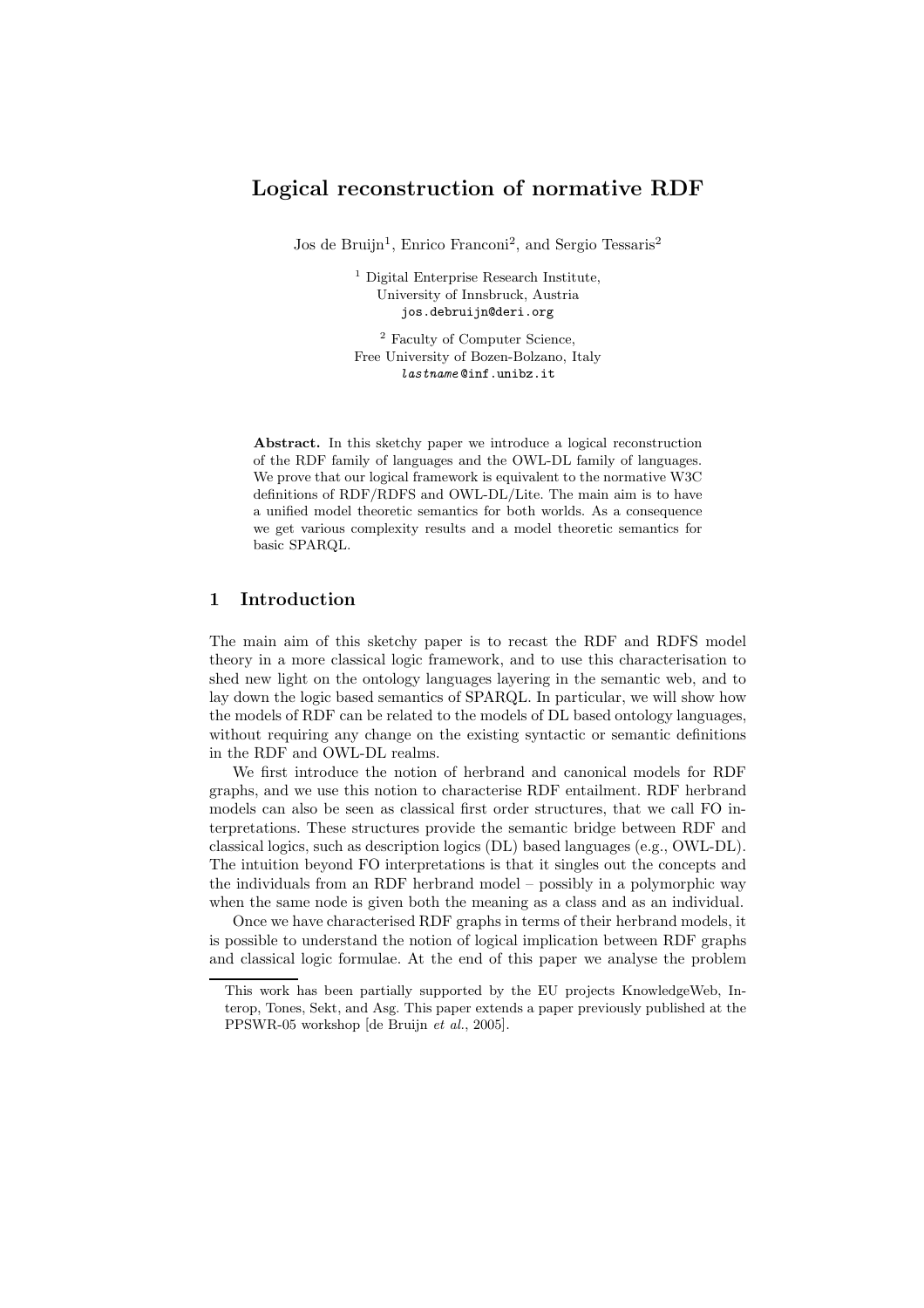of querying RDF graphs with OWL-DL ontologies. We prove an important reduction result. That is, given an RDF graph  $S$  and a query  $Q$ , the answer set of  $Q$  to  $S$  (as defined by W3C) is the same as the answer of  $Q$  to  $S$  given the empty KB. This shows a complete interoperability between RDF and OWL-DL. For example, in absence of ontologies, it would be possible to use OWL-QL to answer queries to RDF graphs, or to use SPARQL to answer queries to ABoxes.

In this paper we assume that the reader is familiar with the definitions associated to RDF.

## 2 RDF Model Theory revisited

In this paper we consider an extended notion of RDF graph, in which we are less restrictive on the kind of triples. In particular we allow

- literals in subject positions;
- blank nodes in property positions.

Note that the first kind of extension has been already considered by W3C working groups (e.g. see Section 2.2 of [Prud'hommeaux and Seaborne, 2005]). All the results shown in this paper still holds for the standard definition of RDF graph. From now on, by  $RDF$  graph we intend the extended definition. Also note that reification is not considered as not being part of the normative semantic definition of RDF.

We indicate with  $RDF_U$  the set of all RDF URI references together with the set of all literals in their canonical representation<sup>1</sup>. An RDF graph is said to be well typed if doesn't contain the triple

```
\langle"xxx"^^rdf:XMLLiteral, rdf:type, rdf:XMLLiteral)
```
where "xxx"<sup>o</sup>rdf:XMLLiteral is an ill-typed XML literal string (see the RDF semantic conditions in Section 3.1 of [Hayes, 2004]).

We first define the notion of herbrand and canonical models for an RDF graph.

#### Definition 1. (Herbrand and canonical models)

A herbrand model of an RDF graph  $S$  is a well typed ground instantiation of the graph obtained by replacing each bnode in the completed  $S$  with some element in  $\mathcal{RDF}_U$ .

A graph is completed if it is augmented by the RDF and RDFS axiomatic triples, it is extended by applying the RDF and RDFS entailment rules (see sections 3.1, 4.1, 7.2 and 7.3 in  $[Hayes, 2004])^2$  and all the literals are in their canonical representation.

 $1$  The canonical representation of a literal is a chosen representative of all the literals associated to the same value, if the literal is non ill-typed, otherwise it is the literal itself.

<sup>&</sup>lt;sup>2</sup> Note that, since we allow literals as subject in RDF triples, we need to add a dual rule to RDF2 and to RDFS1 acting on literals in the subject of a triple; moreover, rules RDF2 and RDFS1 should have the proper literal instead of a bnode in the "then add" part.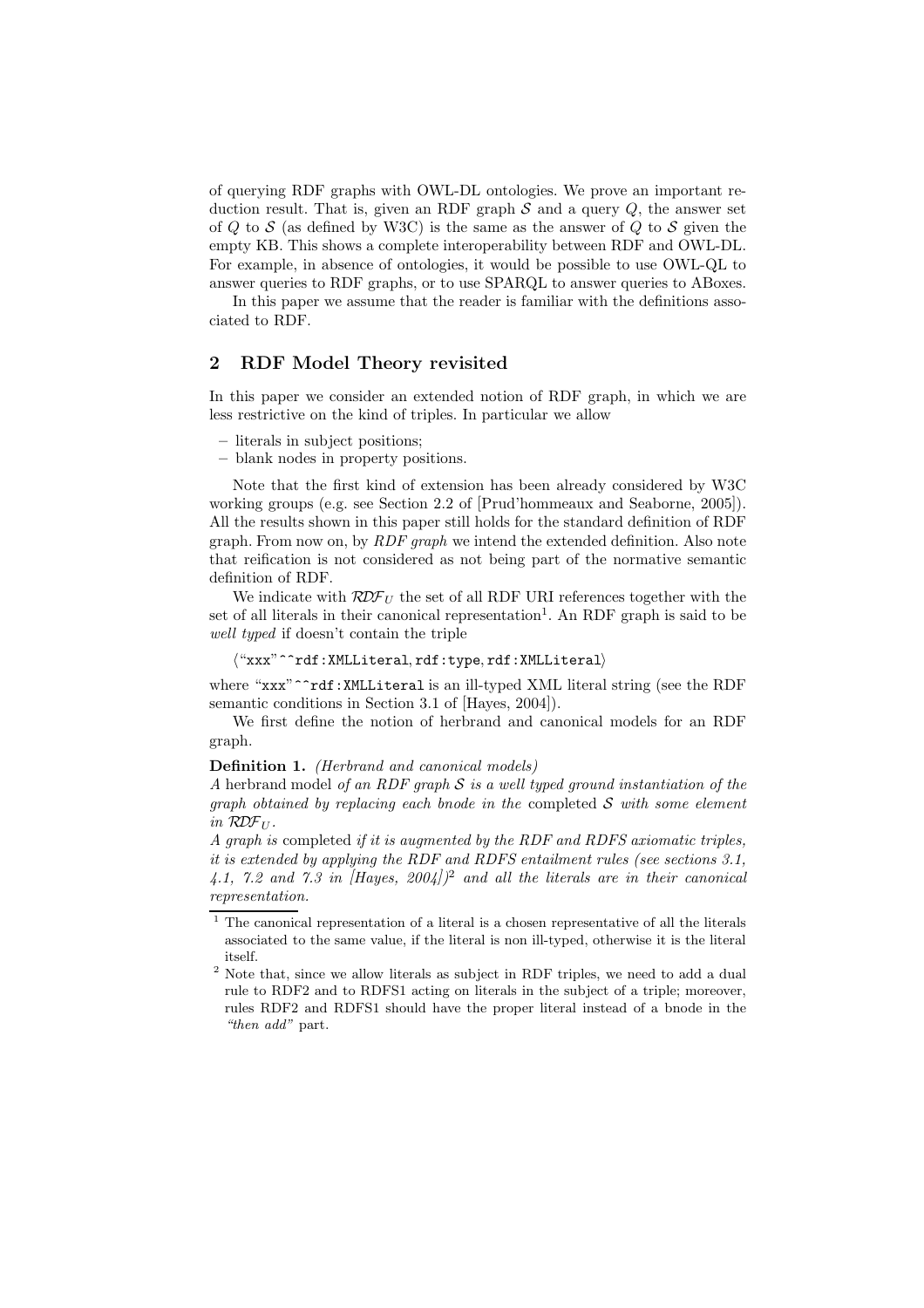The canonical model  $\hat{S}$  of an RDF graph S is the herbrand model of S obtained by skolemisation, *i.e.* by replacing each distinct bnode in  $S$  with a distinct fresh  $URI - that$  is, a skolem constant not appearing elsewhere in S nor in the context in which  $S$  is used (e.g. in queries).

Note that a herbrand model is always finite if the RDF graph is finite, that a ground RDF graph has a unique herbrand model that it is also its canonical model, and that a herbrand model is a ground RDF graph.

As the following theorem shows, the herbrand models of an RDF graph contain explicitly all the information entailed by the graph itself.

### Theorem 2. (RDF entailment)

An RDF graph S entails an RDF graph  $\mathcal E$  (as defined in *Hayes, 2004*), written  $S \vdash \mathcal{E}$ , if and only if some herbrand model of  $\mathcal{E}$  is a subgraph of the canonical model of S.

## Corollary 3. (Complexity of entailment)

- 1. RDF entailment is NP-complete in the size of the RDF graphs.
- 2. RDF entailment is polynomial in the size of the entailing graph S.
- 3. RDF entailment is polynomial in the size of the graphs if  $\mathcal E$  is acyclic or ground.

The proofs are based on a reduction to the problem of conjunctive query containment, and by using the interpolation lemma in [Hayes, 2004].

The above theorem and corollary (without the polynomial results) have been already sketched in [Gutierrez *et al.*, 2004]. However, the results in [Gutierrez et al., 2004] are imprecise since the role of axiomatic triples and the completion (as defined here) are neglected, and literals are not taken in careful account.

### 2.1 The Semantics of Basic SPARQL

Let's now consider SPARQL queries on RDF graphs. If we restrict our attention to SPARQL query basic graph patterns [Prud'hommeaux and Seaborne, 2005], we can define the semantics of query answering in the usual logic based way (as, e.g., is defined for classical relational databases, or for description logics). We also disallow in this paper the answer to a query to contain blank nodes. Relaxing this restriction raises several issues regarding the redundancy of answers, which are not taken into account in [Prud'hommeaux and Seaborne, 2005].

## Definition 4. (Semantics of basic SPARQL)

A SPARQL query basic graph pattern to an RDF graph S is a (possibly ground) RDF graph  $Q_x$  where, in addition to URIs and bnodes, variables are allowed; the elements in the set  $x$  (possibly empty) of n variables of a query are called distinguished variables, and the bnodes play the role of non-distinguished variables. The answer set of  $\mathcal{Q}_x$  is the set of all substitutions of the distinguished variables with some arbitrary URI from  $RDF_U$ , such that the for each substitution the instantiated query is entailed by  $S$ , *i.e.*,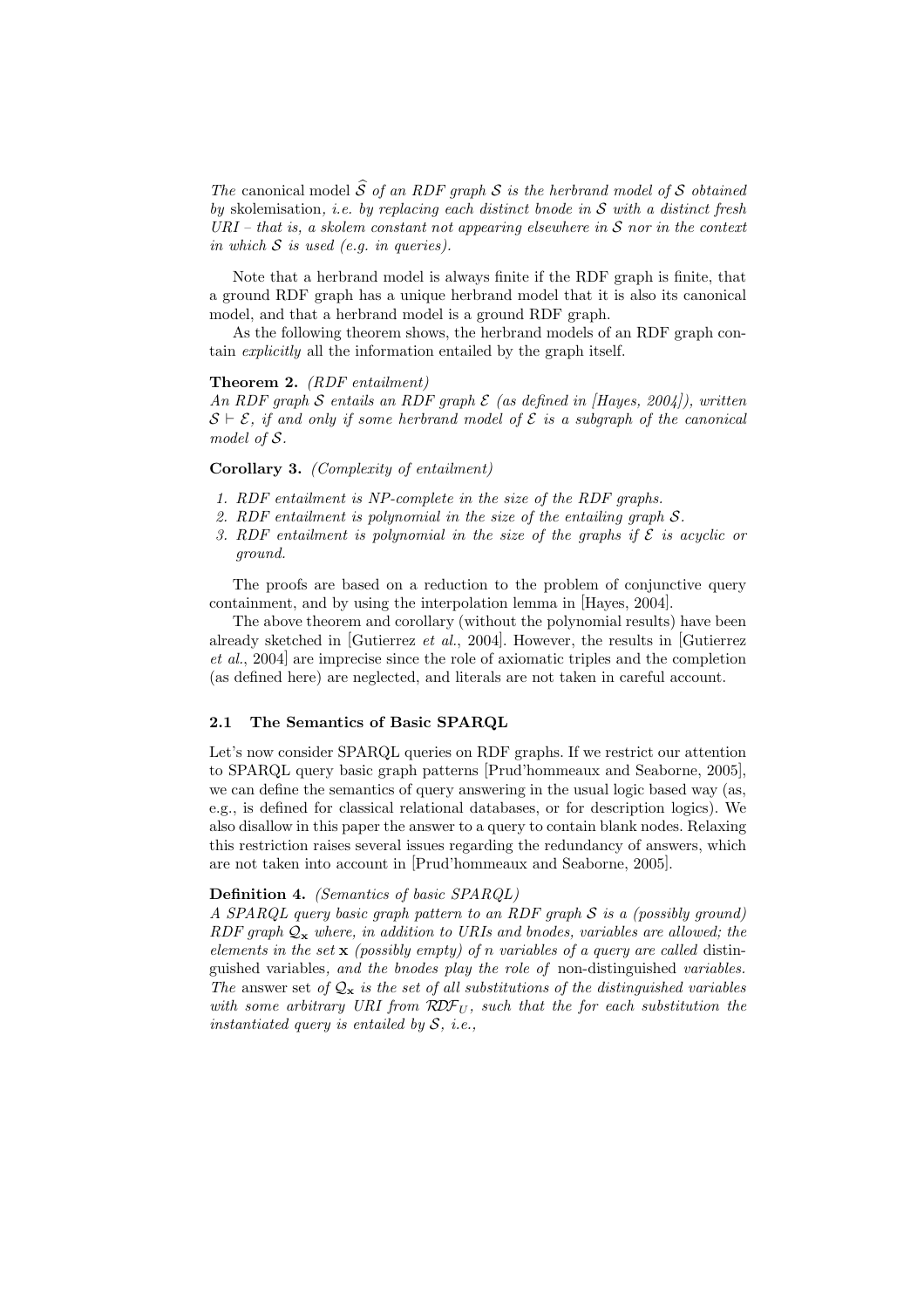$$
\{\langle c_1 \ldots c_n \rangle \in (\mathcal{RDF}_U)^n \mid \mathcal{S} \vdash \mathcal{Q}_{[x_1 \mapsto c_1, \ldots, x_n \mapsto c_n]}\}.
$$

Note that according to our extended definition of RDF graphs we allow blank nodes and variables in property position.

The complexity results presented in Corollary 3 can be rephrased in the context of SPARQL. We consider the graph to be queried as the *data* against which the given query is verified; so, in this way, we can define the data complexity of the problem of query answering.

### Corollary 5. (Complexity of SPARQL)

Query answering for SPARQL query basic graph patterns is polynomial in data complexity.

Note that the above definition together with the correspondence stated in Theorem 2 supports the idea of implementing SPARQL by means of a relational DBMS. In fact, the theorem suggests a straightforward query answering technique based on canonical models.

The same technique can be extended in order to provide blank nodes in the query answers. However, it can be shown that guaranteeing non redundant answers increase the complexity of the problem, which rises to be NP-complete in the size of the answer set (i.e. data complexity).

The result of Corollary 5 has been already sketched in [Gutierrez et al., 2004] for a richer query language, with the same imprecision we mentioned before.

### 2.2 The FO Model Theory for RDF

A FO interpretation (first order interpretation) of an RDF graph shows how models of RDF can be seen as interpretations of classical first order logic.

#### Definition 6. (FO interpretation of an RDF herbrand model)

A FO interpretation  $\mathcal{I}(\cdot)$  of an RDF herbrand model  $\mathcal{I}_{RDF}$  is a first order type structure  $\mathcal{I}(\mathcal{I}_{RDF}) = \langle \Delta, \Delta^{I_O}, \Delta^{I_C}, \Delta^{I_R} \rangle$ , where  $\Delta$  is a non-empty abstract domain corresponding to  $RDF_U$ . An RDF herbrand model  $\mathcal{I}_{RDF}$  with RDFS vocabulary and containing an XML clash has no FO interpretation. The interpretation of the elements of  $\mathcal{I}_{RDF}$  is given by the interpretation functions  $\mathcal{I}_{O}$ ,  $\mathcal{I}_{C}$ ,  $\mathcal{I}_{R}$ , whose domain is RDF<sub>U</sub>, and the range is respectively all elements of  $\Delta$ , all subsets of  $\Delta$ , and all binary relations over  $\Delta$ . The interpretation functions state which of the elements of the graph play the role of individuals, concepts, and roles.

For each  $u \in \mathcal{RDF}_U$ ,  $\mathcal{I}(\mathcal{I}_{RDF})$  should be such that:

$$
u^{\mathcal{I}_O} = u
$$
  
\n
$$
u^{\mathcal{I}_C} = \{ o \mid \langle o, \mathit{rdf:type}, u \rangle \in \mathcal{I}_{RDF} \}
$$
  
\n
$$
u^{\mathcal{I}_R} = \{ (o_1, o_2) \mid \langle o_1, u, o_2 \rangle \in \mathcal{I}_{RDF} \}
$$

An URI reference is associated to more than one syntactic type, e.g., an URI may refer to an individual and to a class at the same time: polymorphic meanings of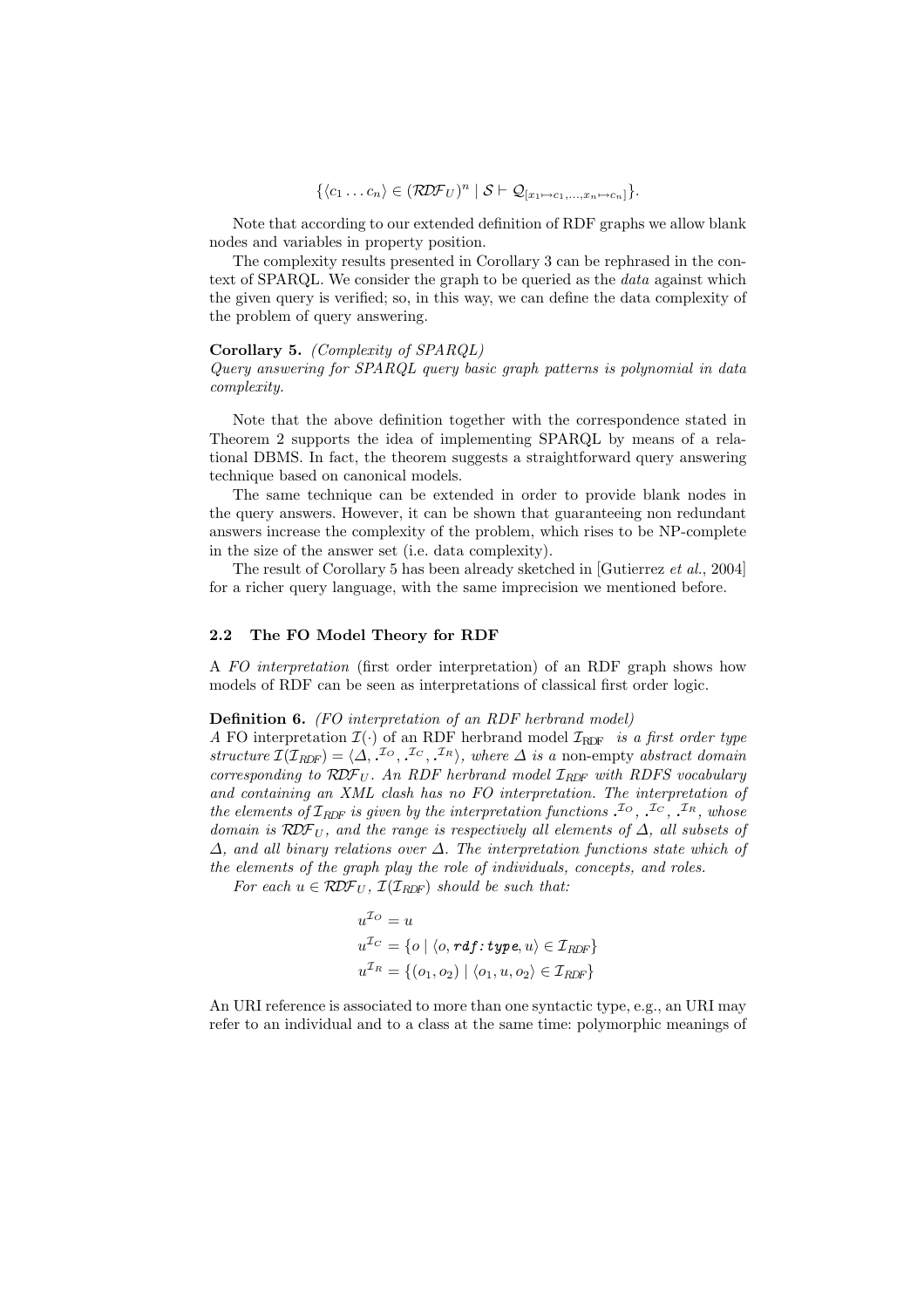URIs are allowed. However note that, just like in the case of contextual predicate calculus (as defined in [Chen *et al.*, 1993]) and of  $\pi$ -semantics of Hustadt *et* al., 2005], in the above definition there is no semantic interaction between the distinct occurrences of the same URI as a concept name, or as a role name, or as an individual. This absence of interaction is required for classical first order (description) logic fragments such as OWL-Lite or OWL-DL. For example, given the triple  $\langle ex: o, rdf:type, ex:o \rangle$  within an RDF herbrand model, in the FO interpretation associated to it the URI ex:o is interpreted as both an individual and a concept, and the individual ex:o is in the extension of the concept ex:o.

We say that the FO interpretations of an RDF graph are the FO interpretations of its herbrand models. The main theorem of this Section states that we can correctly define RDF entailment and queries using a classical logic with FO interpretations.

## Theorem 7. (FO entailment and query)

- 1. An RDF graph S entails an RDF graph  $\mathcal E$  (as defined in [Hayes, 2004]), written as  $S \vdash \mathcal{E}$ , if and only if the set of all the FO interpretations of S is included in the set of all the FO interpretations of  $\mathcal{E}$ , written  $\mathcal{S} \models \mathcal{E}$ .
- 2. The answer set of a SPARQL query basic graph pattern  $Q_x$  to an RDF graph  $S$ , as defined in Definition 4, is equal to

$$
\{\langle c_1 \ldots c_n \rangle \in (\mathcal{RDF}_U)^n \mid \mathcal{S} \models \mathcal{Q}_{[x_1 \mapsto c_1, \ldots, x_n \mapsto c_n]} \}.
$$

## 3 Classical Logic Interoperability

In this Section we define the interoperability between RDF graphs and first order classical logics. We show how a tower of classical logics (e.g., from OWL-Lite to OWL-DL, to full first order logic, or any arbitrary logic equipped with classical first order models) can be built on top of the language of RDF: the interoperability is grounded on the notion of FO interpretations.

First, we need to define the notion of non high order graphs, that basically do not have bnodes in any property or class position.

### Definition 8. (Non-high order RDF graph)

An RDF graph is non-high order if bnodes and variables are not in property position of any triple, nor in object position of  $\textit{rdf:type}$  triples, nor in any triple with rdfs:subClassOf, rdfs:subPropertyOf, rdfs:domain, rdfs:range predicates.

Note that herbrand models and canonical models are always non-high order RDF graphs, since they are always ground graphs.

Given a classical first order logic  $C$ , we define now the translation of a nonhigh order graph into some formula of C. We require that in  $\mathcal C$  the interpretation of well-typed literals is subject to the Unique Name Assumption.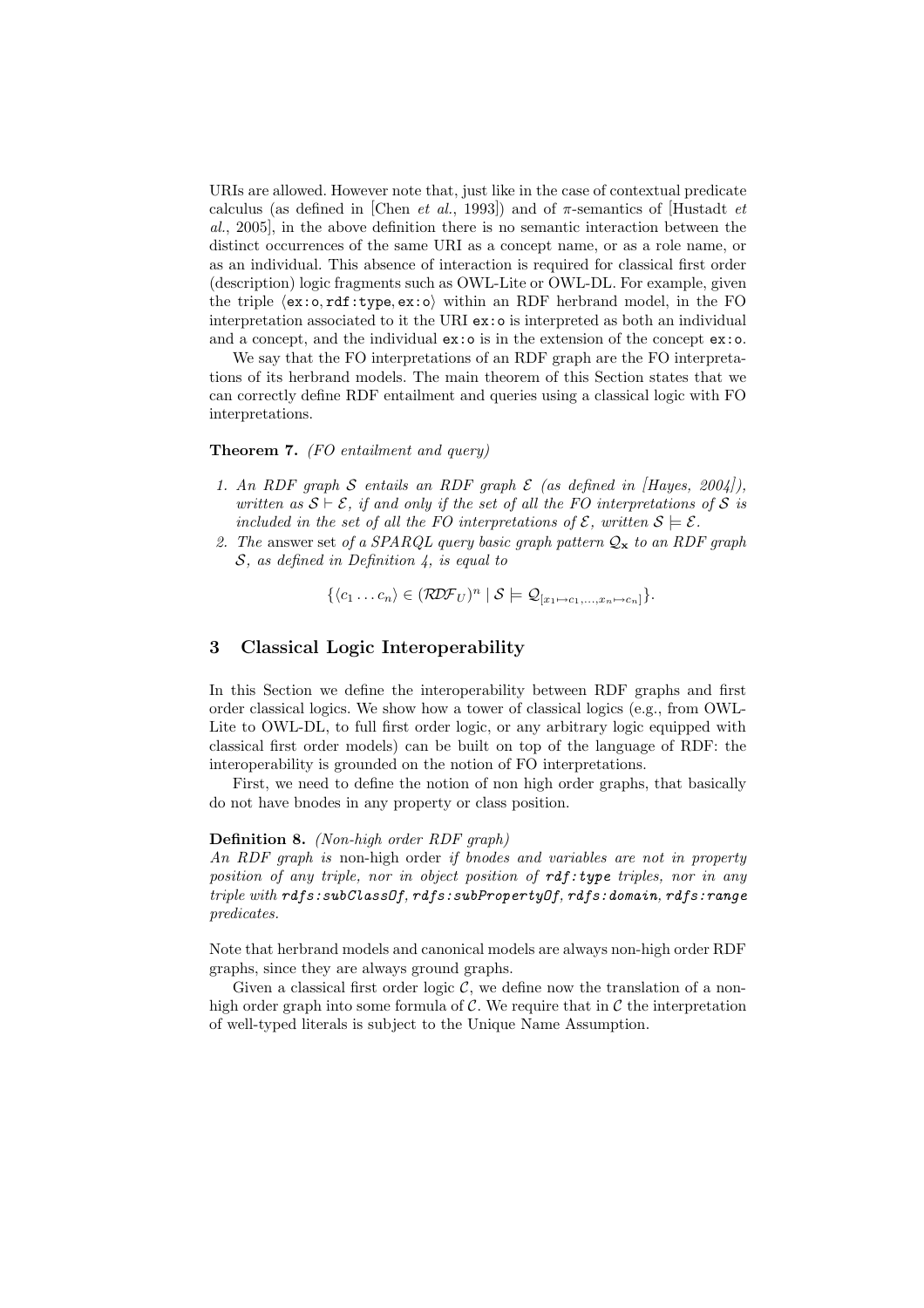#### Definition 9. *(Classical logic translation)*

The classical logic translation  $FO(S)$  of a non-high order well-typed RDF graph  $S$  is a predicate logic formula, where URIs and literals (in their canonical representation) are constants and blank nodes are existentially quantified variables, and the body is a conjunction of the ground binary atomic formulae in correspondence with the triples of S, where to each binary atomic formula of the kind "rdf:type $(a, b)$ " a ground unary atomic formula of the kind " $b(a)$ " is added, to each binary atomic formula of the kind "rdfs:  $\mathbf{subClassOf}(a, b)$ " a formula of the kind " $\forall x$ .  $a(x) \rightarrow b(x)$ " is added, to each binary atomic formula of the kind "rdfs:subPropertyOf(a,b)" a formula of the kind " $\forall xy.$   $a(x, y) \rightarrow b(x, y)$ " is added, to each binary atomic formula of the kind "rdfs: domain(a, b)" a formula of the kind " $\forall xy. a(x, y) \rightarrow b(x)$ " is added, to each binary atomic formula of the kind "rdfs:range(a, b)" a formula of the kind " $\forall xy.$   $a(x, y) \rightarrow b(y)$ " is added. If S has RDFS vocabulary and contains an XML clash, then  $FO(S)$  is equal to ⊥.

We now introduce the general problem of reasoning and query answering in a classical first order logic  $C$  given an RDF graph.

### Definition 10. (Classical logic RDF extension)

1. The logical implication problem in a classical logic  $\mathcal C$  given an RDF graph  $\mathcal S$ is defined as follows:

$$
\mathsf{FO}(\widehat{\mathcal{S}}), \phi \models_{\mathcal{C}} \psi
$$

where  $\phi$  and  $\psi$  are formulae in C,  $\phi$  does not contain any symbol from the RDF and RDFS vocabularies, and  $\models_c$  is entailment in C.

2. The query answering problem in a classical logic C given an RDF graph  $S$ is defined as follows:

$$
\{\langle c_1 \ldots c_n \rangle \in (\mathcal{RDF}_U)^n \mid \mathsf{FO}(\widehat{\mathcal{S}}), \phi \models_{\mathcal{C}} \psi_{[x_1 \mapsto c_1, \ldots, x_n \mapsto c_n]} \}.
$$

where  $\phi$  is a formula in C which does not contain any symbol from the RDF and RDFS vocabularies, and  $\psi_{\mathbf{x}}$  is an open formula in C (expressing the query) with **x** being the free (distinguished) variables, and  $\models_c$  is entailment in C.

The above general definition of reasoning and querying given an RDF graph is actually an abstraction of basic reasoning and querying for RDF graphs only, as the following reduction theorem shows.

## Theorem 11. (Reduction theorem)

- 1. Given an RDF graph S and a non-high order graph  $\mathcal{E}, \mathcal{S} \vdash \mathcal{E}$  if and only if  $FO(\hat{S}) \models_{\mathcal{C}} FO(\mathcal{E})$
- 2. Given an RDF graph S and a SPARQL non-high order query basic graph pattern  $Q_{\mathbf{x}}$ , its answer set is equal to

$$
\{\langle c_1 \dots c_n \rangle \in (\mathcal{RDF}_U)^n \mid \mathsf{FO}(\widehat{\mathcal{S}}) \models_{\mathcal{C}} \mathsf{FO}(\mathcal{Q}_{[x_1 \mapsto c_1, \dots, x_n \mapsto c_n]})\}.
$$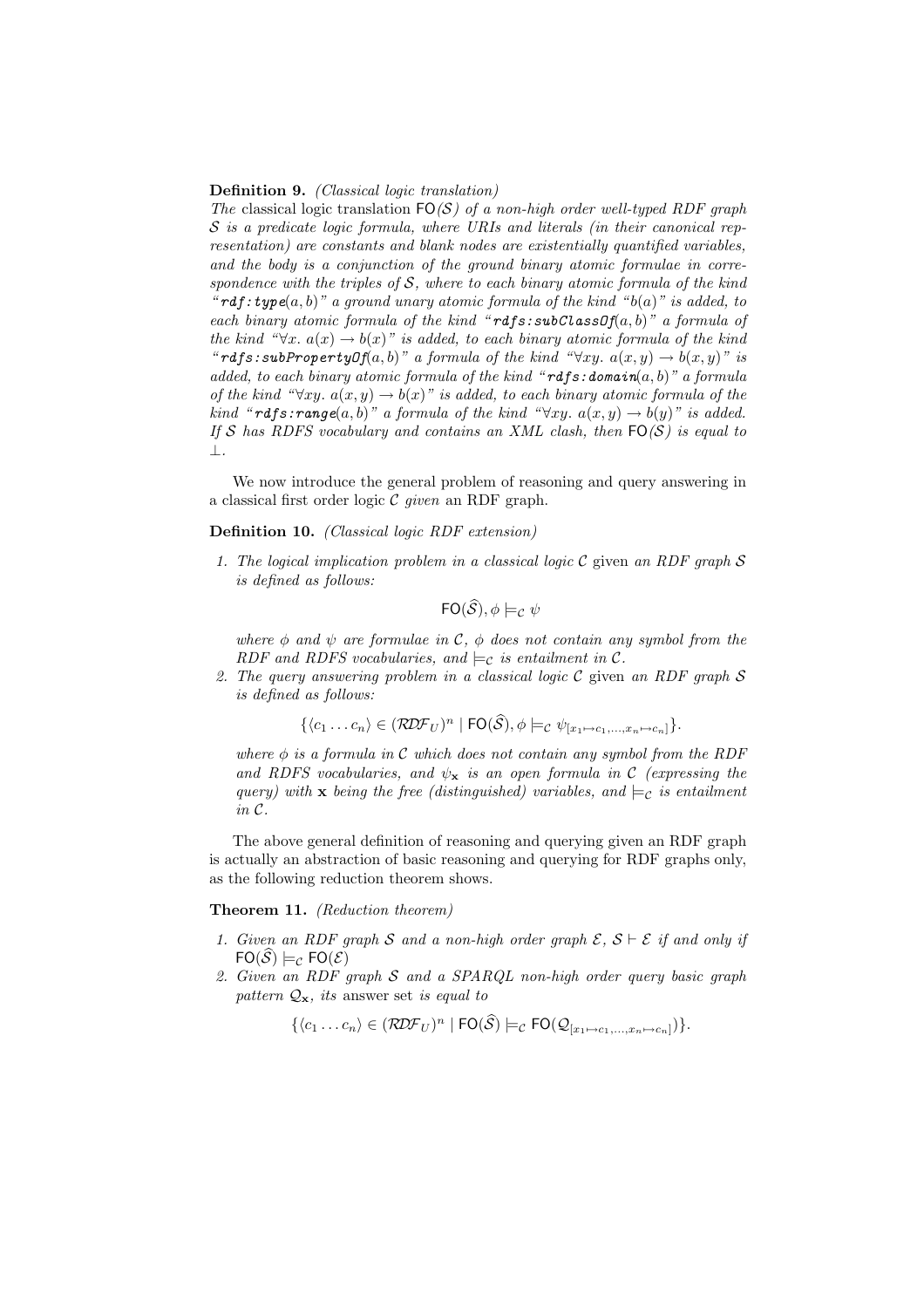The proof of the reduction theorem is based on the following lemma.

### Lemma 12. (Canonical entailment)

An RDF graph S entails an RDF graph  $\mathcal E$  (as defined in [Hayes, 2004]), i.e.,  $S \vdash \mathcal{E}$ , if and only if the FO interpretation corresponding to the canonical model of S is in the set of all the FO interpretations of  $\mathcal{E}$ .

This lemma together with the reduction theorem justifies the use of datalog-like implementations for SPARQL.

We believe that the classical logic RDF extension presented here is a meaningful way to build up logical languages on top of RDF, and it is a formal justification of the semantic web tower of languages proposed by Tim Berners-Lee. As a matter of fact, in our proposed framework it is possible to add (first-order) logic-based knowledge on top of RDF graphs, written as a knowledge base  $\phi$  in the logic C. Note that such knowledge base  $\phi$  should not contain any RDF and RDFS vocabularies; this restriction is not really limiting, since – as it is evident by looking at the FO translation of RDF graphs – it is possible to write directly in  $C$  itself the RDF/RDFS properties.

Also note that any use of the RDF and RDFS vocabularies in the entailed formula  $\psi$  (or in the query) is affected *only* by the RDF graph and not by the knowledge base expressed by  $\phi$ . This observation suggests the definition of a *pure* classical logic RDF extension by considering the classical logic translation of the simple skolemisation (and not of the canonical model) of  $S$ , and by restricting both  $\phi$  and  $\psi$  to contain no symbol from the RDF and RDFS vocabularies. The encoding of the RDF graph in the logic  $\mathcal C$  would be obtained by only skolemising the bnodes in  $S$  without completing the graph itself, i.e. without adding the axiomatic triples and without applying the entailment rules.

## Definition 13. (Pure classical logic RDF extension)

1. The pure logical implication problem in a classical logic  $C$  given an RDF  $graph S$  is defined as follows:

$$
\mathsf{FO}(\mathbb{SK}(\mathcal{S})), \phi \models_{\mathcal{C}} \psi
$$

where  $\phi$  and  $\psi$  are formulae in C which do not contain any symbol from the RDF and RDFS vocabularies, and  $\models_c$  is entailment in C.

2. The query answering problem in a classical logic  $\mathcal C$  given an RDF graph  $\mathcal S$ is defined as follows:

$$
\{\langle c_1...c_n\rangle \in (\mathcal{RDF}_U^-)^n \mid \mathsf{FO}(\mathbb{SK}(\mathcal{S})), \phi \models_{\mathcal{C}} \psi_{[x_1 \mapsto c_1,...,x_n \mapsto c_n]}\}.
$$

where  $\overline{\mathcal{RDF}}_{U}^{-1}$  does not include the RDF and RDF vocabularies,  $\phi$  is a formula in  $C$  which does not contain any symbol from the RDF and RDFS vocabularies, and  $\psi_{\mathbf{x}}$  is an open formula in C (expressing the query) with  $\mathbf{x}$  being the free (distinguished) variables and not containing any symbol from the RDF and RDFS vocabularies, and  $\models_c$  is entailment in C.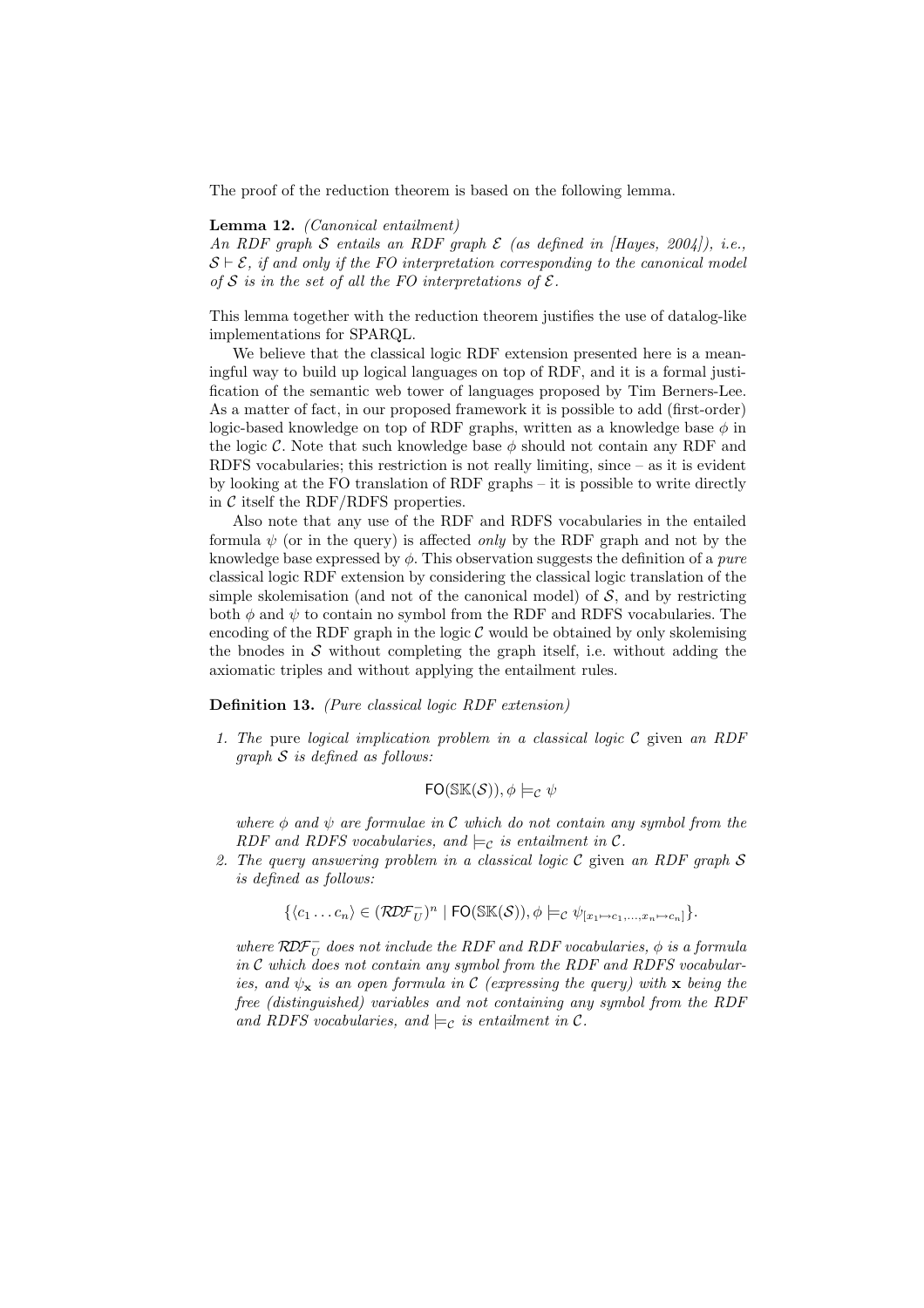As the following lemma shows, the classical logic translation of an RDF graph seems to be mostly insensible to the computation of the canonical model.

Lemma 14. (Minimal models of classical logic translations) Given an RDF graph  $S$ ,

- 1. FO( $\mathcal{S}(S)$ ), i.e. the classical logic translation of the skolemisation of S, has a unique minimal model;
- 2.  $FO(\widehat{S})$ , i.e. the classical logic translation of the canonical model of S, has a unique minimal model;
- 3. the minimal models of  $FO(SK(S))$  and  $FO(\widehat{S})$  are isomorphic up to renaming of the skolem constants, and by not considering the parts involving the RDF and RDFS vocabularies.

The following important equivalence result can now be proved.

### Theorem 15. (Equivalence theorem)

The pure classical logic RDF extension and the classical logic RDF extension are equivalent if  $\psi$  does not contain any symbol from the RDF and RDFS vocabularies, and the query answers containing symbols from the RDF and RDFS vocabularies are discarded.

## 4 Interoperability between RDF and OWL-DL

The results presented so far have several immediate consequences when considering the interoperability between OWL-DL/Lite with RDF.

Note that in Section 3 we assume that the theory written in logic  $C$ , which interoperates with RDF(S), is not encoded in the graph itself (see Definition 10). For this reason, we do not run into the problems of dealing with triples which correspond to the peculiar serialisation of OWL into RDF. However, nothing prevents any specific implementation to use RDF to represent syntactically the formulae of the logic  $C$ .

First of all, it is possible to have an implementation for free of a query evaluation engine for SPARQL non-high order query basic graph patterns over RDF graphs, using any of the existing description logics based query system available. In fact, it is enough to encode the (arbitrary) RDF graph to query as an ABox in the system (by considering its canonical model), and to query it by encoding the SPARQL non-high order query basic graph pattern as a standard conjunctive query. The reduction theorem above guarantees that we will get the correct answer.

Moreover, it is possible to extend the query problem of an RDF graph in SPARQL to the query problem of an RDF graph (possibly with RDFS vocabulary) given an ontology in OWL-DL, again by exploiting standard description logics based query systems. This is achieved by just adding the encoding of the RDF graph to query as an OWL-DL knowledge base corresponding to the FO translation of its canonical model or of its simple skolemisation (depending whether the pure classical logic RDF extension has been chosen or not).